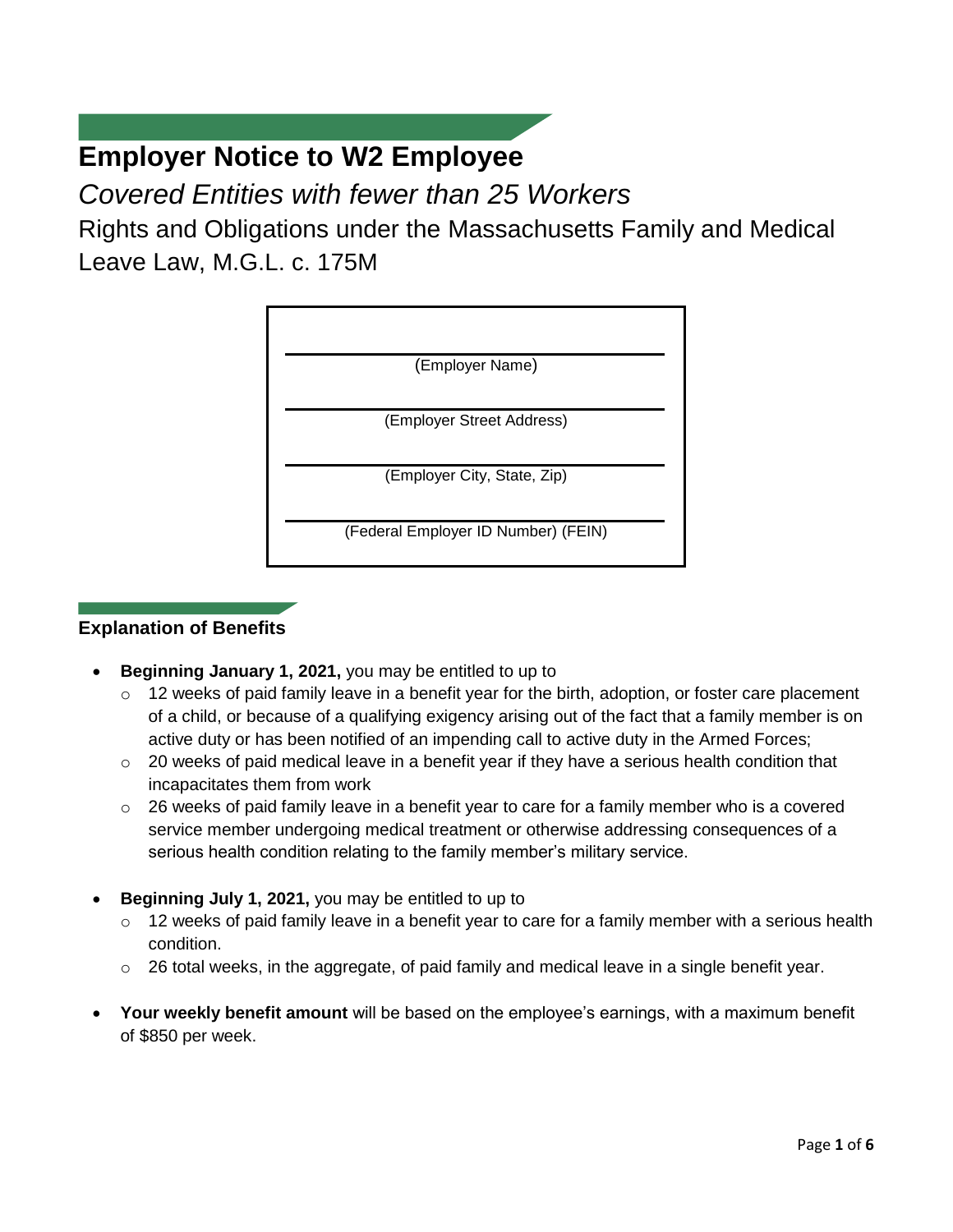### **Job Protection, Continuation of Health Insurance, No Retaliation**

- **Job Protection:** Generally, if you take family or medical leave under the law you must be restored to your previous position or to an equivalent position, with the same status, pay, employment benefits, length-of-service credit and seniority as of the date of leave.
- **Continuation of Health Insurance:** Your employer must continue to provide for and contribute to your employment-related health insurance benefits, if any, at the level and under the conditions coverage would have been provided if you had continued working continuously for the duration of such leave.
- **No Retaliation:** It is unlawful for any employer to discriminate or retaliate against you for exercising any right to which you're entitled under the paid family and medical leave law. An employee or former employee who is discriminated or retaliated against for exercising rights under the law may, not more than three years after the violation occurs, institute a civil action in the superior court.

## **Contributions to the DFML Family and Employment Security Trust Fund**

- On October 1, 2019, contributions to the Department of Family and Medical Leave (DFML) Employment Security Trust Fund will begin. An employer will be responsible for sending contributions to the DFML for all employees. Employers with fewer than 25 covered workers are not required to pay the employer share of the contribution that larger employers must pay. Therefore, the "effective contribution" rate includes only the employee or covered worker share.
- The contribution rate may be adjusted annually and can be found in the attached effective rate notice.

#### **How to File a Claim**

Employees must file claims for paid family and medical leave benefits with the DFML using the Department's forms. Forms and claim instructions will be available on the Department's website www.mass.gov/DFML before January 2021.

Employees are required to provide at least 30 days' notice to their employer of the anticipated starting date of any leave, the anticipated length of the leave and the expected date of return. An employee who is unable to provide 30 days' notice due to circumstances beyond his or her control is required to provide notice as soon as practicable.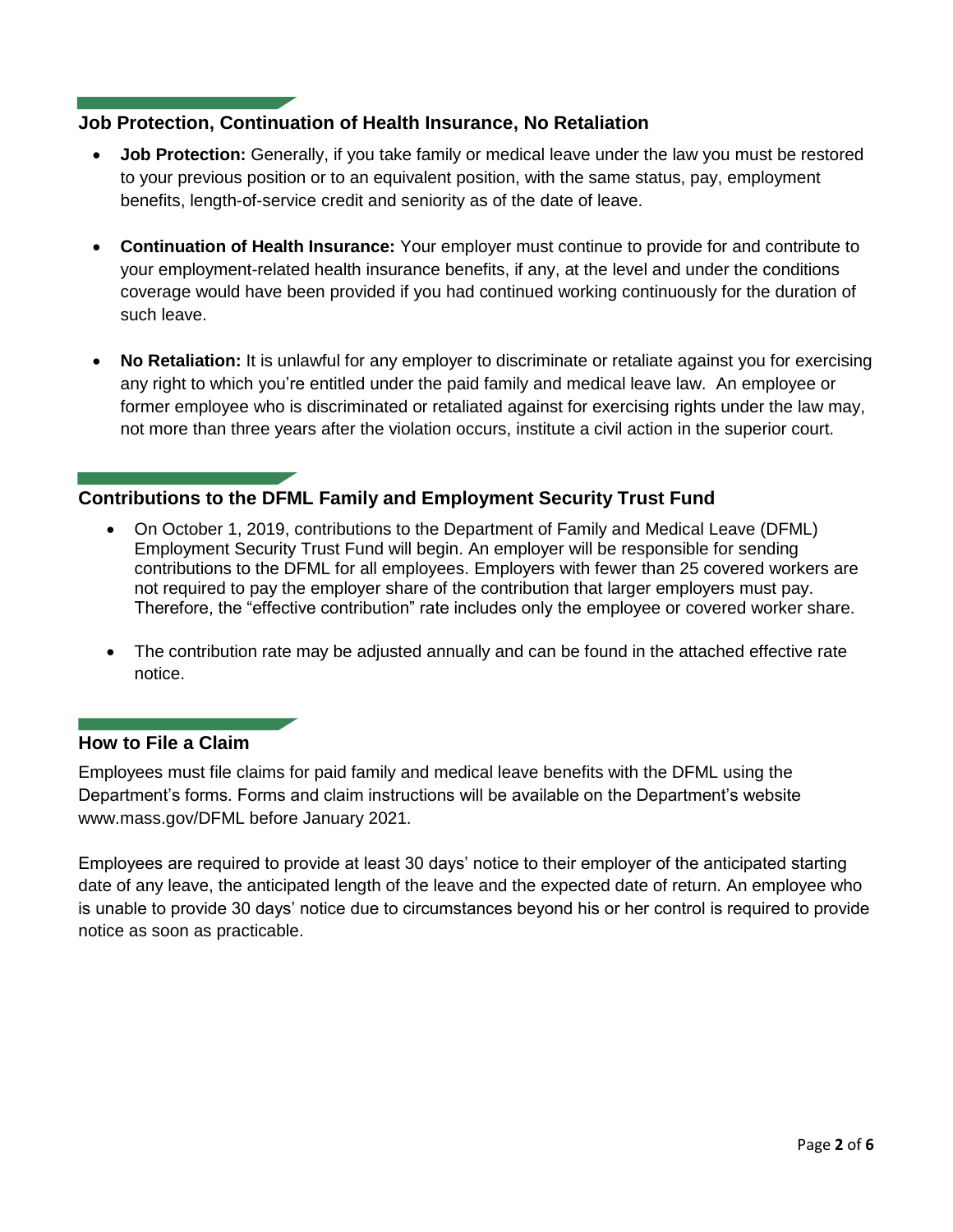# **Payment for Concurrent Leave**

Any paid leave provided under a collective bargaining agreement or employer policy and paid at the same or higher rate than paid leave available under this law shall count against the allotment of leave benefits available under this law.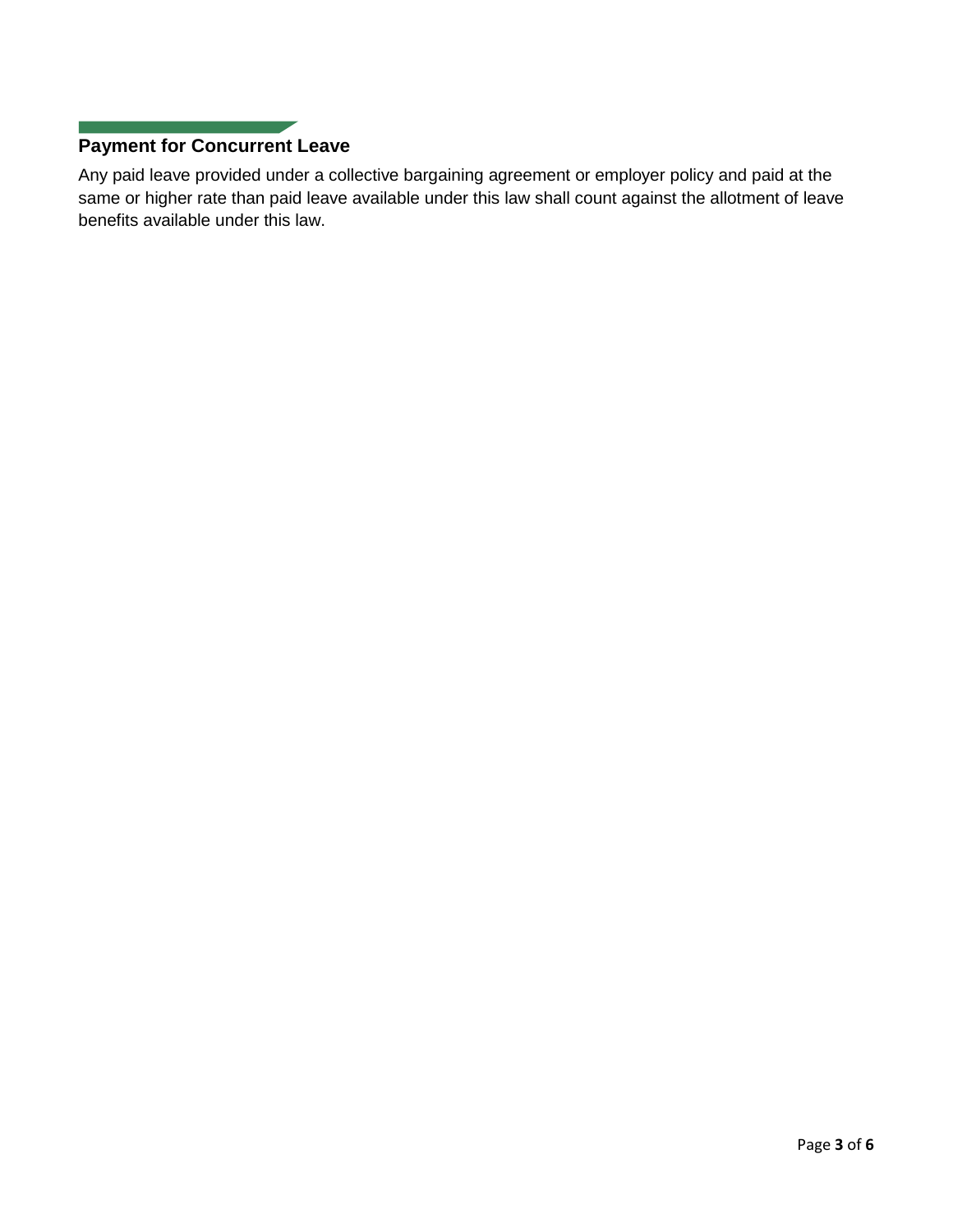#### **Private Plan Exemption**

An employer that offers paid leave with benefits that are at least as generous as those provided under the law may apply for an exemption from paying the Department of Family and Medical Leave Family and Employment Security Trust Fund contribution. An employer may apply for an exemption from the medical leave contribution, family leave contribution, or both.

The details of any private plan must be provided to employees by an employer at the same time as this Notice.

Employees enjoy rights to job-protected leave and from discrimination and retaliation under the law even if their employer is approved to provide leave benefits through a private plan.

| (Employer Name) | $\Box$ Does not have an approved private plan;                            |
|-----------------|---------------------------------------------------------------------------|
|                 | $\Box$ Has an approved private plan for both family<br>and medical leave; |
|                 | $\Box$ Has an approved private plan for family<br>leave only;             |
|                 | $\Box$ Has an approved private plan for medical<br>leave only.            |

## **Department of Family and Medical Leave (DFML) Contact Information**

**The Massachusetts Department of Family and Medical Leave**

Charles F. Hurley Building 19 Staniford Street, 1<sup>st</sup> Floor Boston, MA 02114 (617) 626-6565 www.mass.gov/DFML

## **More Information is Available**

For more detailed information, please consult the Department's website: **www.mass.gov/DFML**.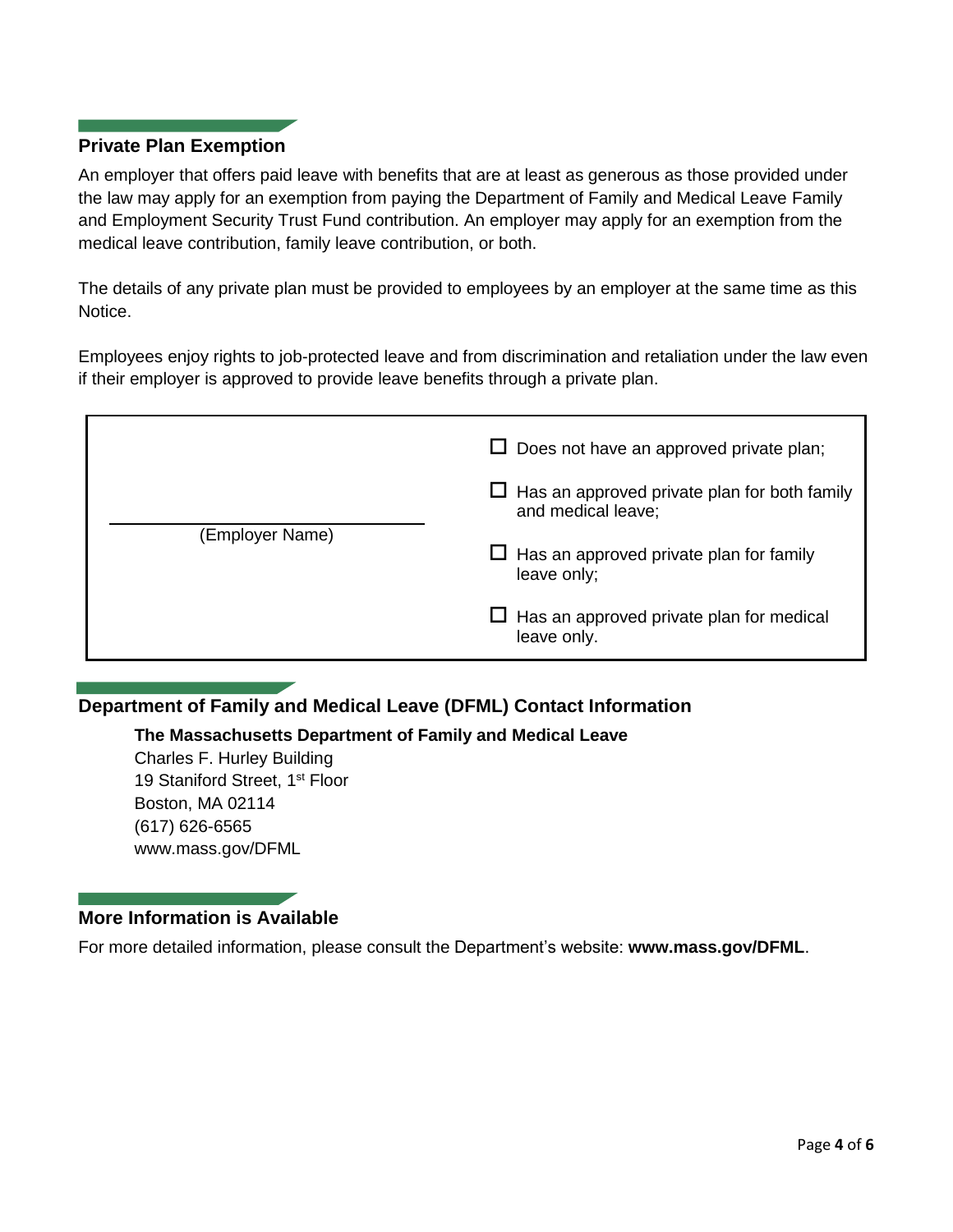## **ACKNOWLEDGMENT**

Your signature below acknowledges your receipt of the information above within 30 days from the start date of your employment or prior to October 1, 2019, whichever is later.

\_\_\_\_\_\_\_\_\_\_\_\_\_\_\_\_\_\_\_\_\_\_\_\_\_\_\_\_\_\_\_\_\_\_\_\_\_\_\_\_\_\_\_\_\_\_\_ \_\_\_\_\_\_\_\_\_\_\_\_\_\_\_\_\_\_

\_\_\_\_\_\_\_\_\_\_\_\_\_\_\_\_\_\_\_\_\_\_\_\_\_\_\_\_\_\_\_\_\_\_\_\_\_\_\_\_\_\_\_\_\_\_\_\_\_\_\_

**Signature Date** 

## **Name (Print)**

Your signed acknowledgement will be retained by your employer. Please retain a copy for your own reference.